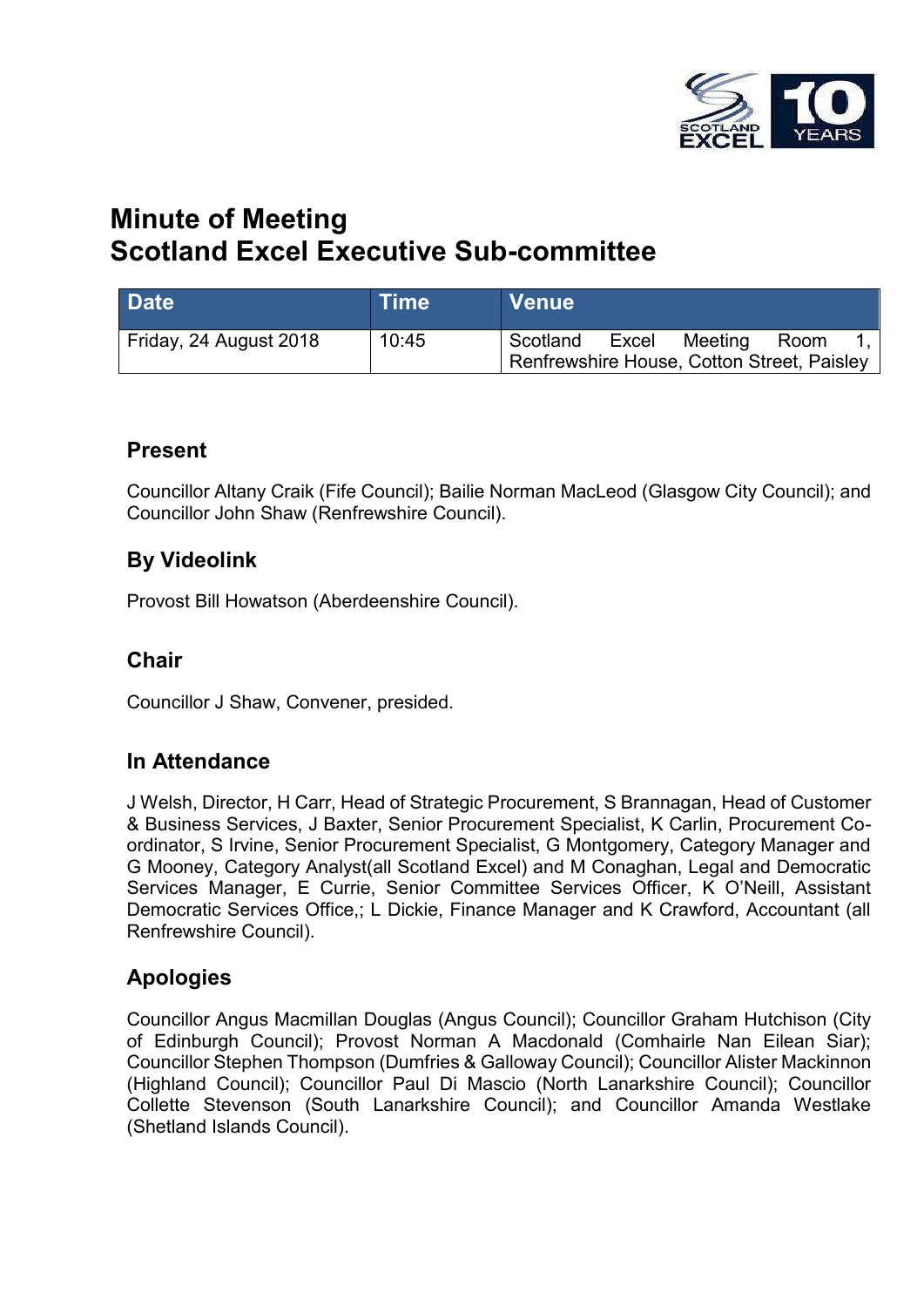### **Declarations of Interest**

There were no declarations of interest intimated prior to the commencement of the meeting.

### **Order of Business**

The Convener advised that Item number 3(c) of the Agenda, Contract for Approval – Domestic Gas Boiler Maintenance, had been withdrawn and would be considered at a future meeting of the Executive Sub-committee.

#### **1 Minute of the Executive Sub-committee**

There was submitted the Minute of the meeting of the Executive Sub-committee held on 29 June 2018.

**DECIDED:** That the Minute be approved.

### **2 Revenue Budget Monitoring**

There was submitted a joint revenue budget monitoring report by the Treasurer and the Director of Scotland Excel for the period 1 April to 20 July 2018.

The report intimated that gross expenditure was £2,000 under budget and income was currently break even which had resulted in a net underspend of £2,000.

**DECIDED:** That the report be noted.

## **3(a) Contract for Approval: Provision and Delivery of Washroom Solutions and Sanitary Products**

There was submitted a report by the Director of Scotland Excel relative to the award of a renewal framework agreement for Provision and Delivery of Washroom Solutions and Sanitary Products which would be effective from 1 October 2018 until 30 September 2022.

The report intimated that the framework, which supported the Scottish Government's commitment of promoting dignity to women by providing free sanitary products to students in educational establishments, would provide councils with a mechanism to procure a range of products and services which included, but was not limited to, disposal of sanitary waste, nappy waste, sharps and medical waste, and the provision of sanitisers; air fresheners and sanitary products. Users of the framework were likely to include schools, nurseries, leisure centres, community centres, social work, council buildings and civic centres.

The framework had been divided into two lots as detailed in table 1 of the report and had been advertised at an estimated value of £3.5 million per annum.

It was noted that 29 Councils had confirmed their intention to participate in the framework, these were detailed in Appendix 1. Tender responses had been received from six suppliers and a summary of offers received was detailed in Appendix 2 to the report.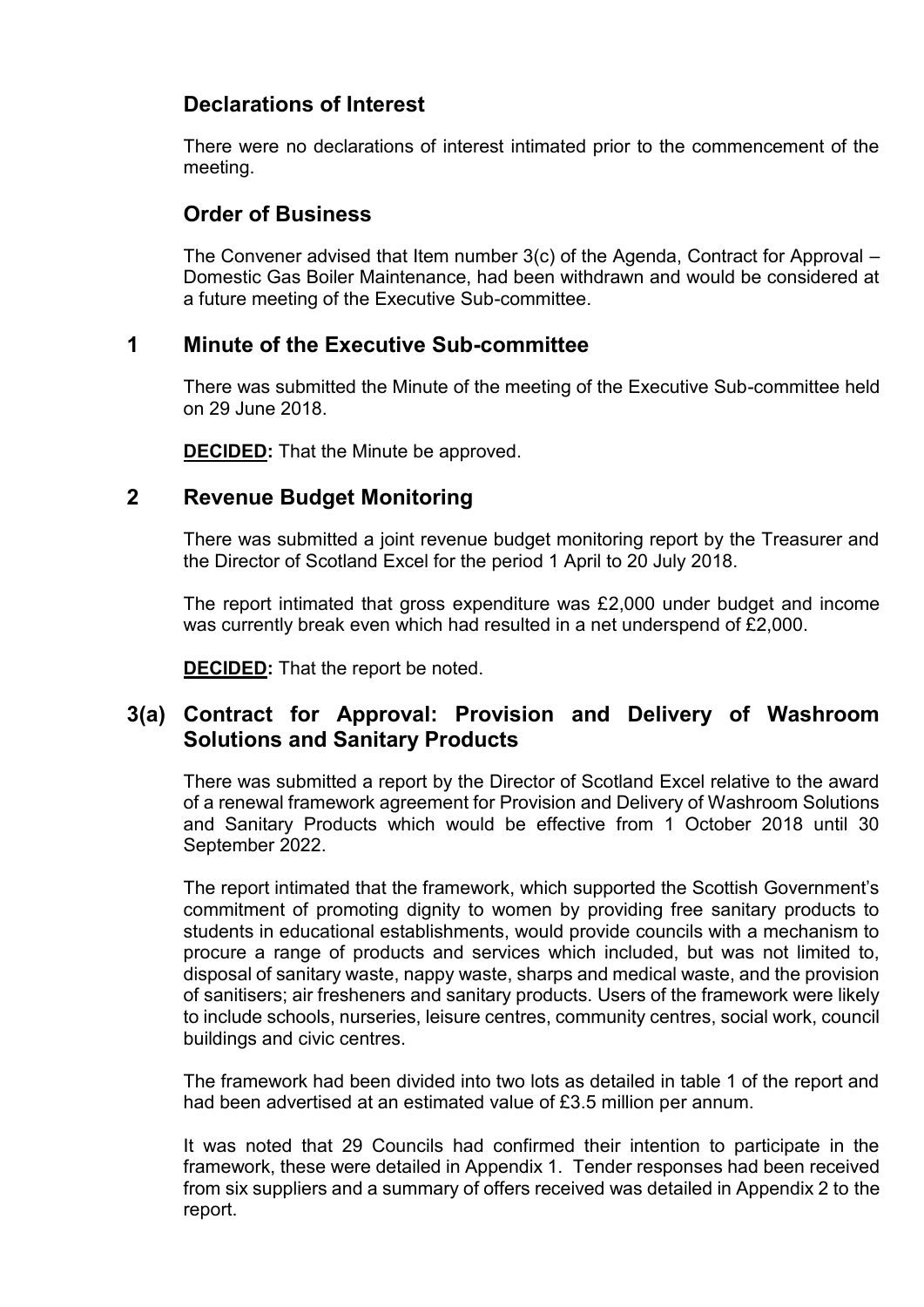Based on the criteria and scoring methodology set out within the tender document, a full evaluation of the compliant offers had been completed and Appendix 3 to the report detailed the scoring achieved by each bidder.

**DECIDED:** That the award of the framework agreement for the Provision and Delivery of Washroom Solutions and Sanitary Products, as detailed in Appendix 3 to the report, be approved.

### **3(b) Contract for Approval: Supply and Delivery of First Aid Materials**

There was submitted a report by the Director of Scotland Excel relative to the award of a new framework agreement for the Supply and Delivery of First Aid Materials which would be effective from 1 October 2018 until 30 September 2021 with the option to extend for up to an additional one-year period until 30 September 2022.

The requirement for this procurement had arisen due to the forthcoming expiration of two regional contracts led by North Lanarkshire and Midlothian Councils. It was estimated that around two-thirds of local authorities currently procured first aid materials through these existing frameworks, whilst the rest were procuring these products through their own individual arrangements. It was intended that this Scotland Excel framework would consolidate and replace these, offering a national collaborative solution for first aid materials.

The report intimated that the framework had been developed by the Operational Supplies and Services (OSS) Team with a fast-tracked approach which had been divided into two lots as detailed in figure 1 of the report and had been advertised at an estimated value of £8 million over the four-year period.

Tender responses had been received from six suppliers detailed in Appendix 1 and a summary of offers received for each lot was detailed in Appendix 2 to the report.

**DECIDED:** That the award of the framework agreement for the Supply and Delivery of First Aid Materials, as detailed in Appendix 2 to the report, be approved.

### **3(c) Contract for Approval: Supply and Delivery of Road Maintenance Materials**

There was submitted a report by the Director of Scotland Excel relative to the award of a renewal framework agreement for the Supply and Delivery of Road Maintenance Materials which would be effective from 17 September 2018 until 31 August 2022.

The framework covered the supply and delivery of an extensive range of commonly purchased road maintenance materials which included pedestrian safety barriers, drainage products, kerbstones, bollards and traffic cones to support councils' roads departments.

The framework had been divided into seven lots as detailed in table 1 of the report and had been advertised at an estimated value of £2.5 million per annum.

It was noted that all 32 Councils and Tayside Contracts had confirmed their intention to participate in the framework, these were detailed in Appendix 1. Tender responses had been received from 23 suppliers and a summary of offers received was detailed in Appendix 2 to the report.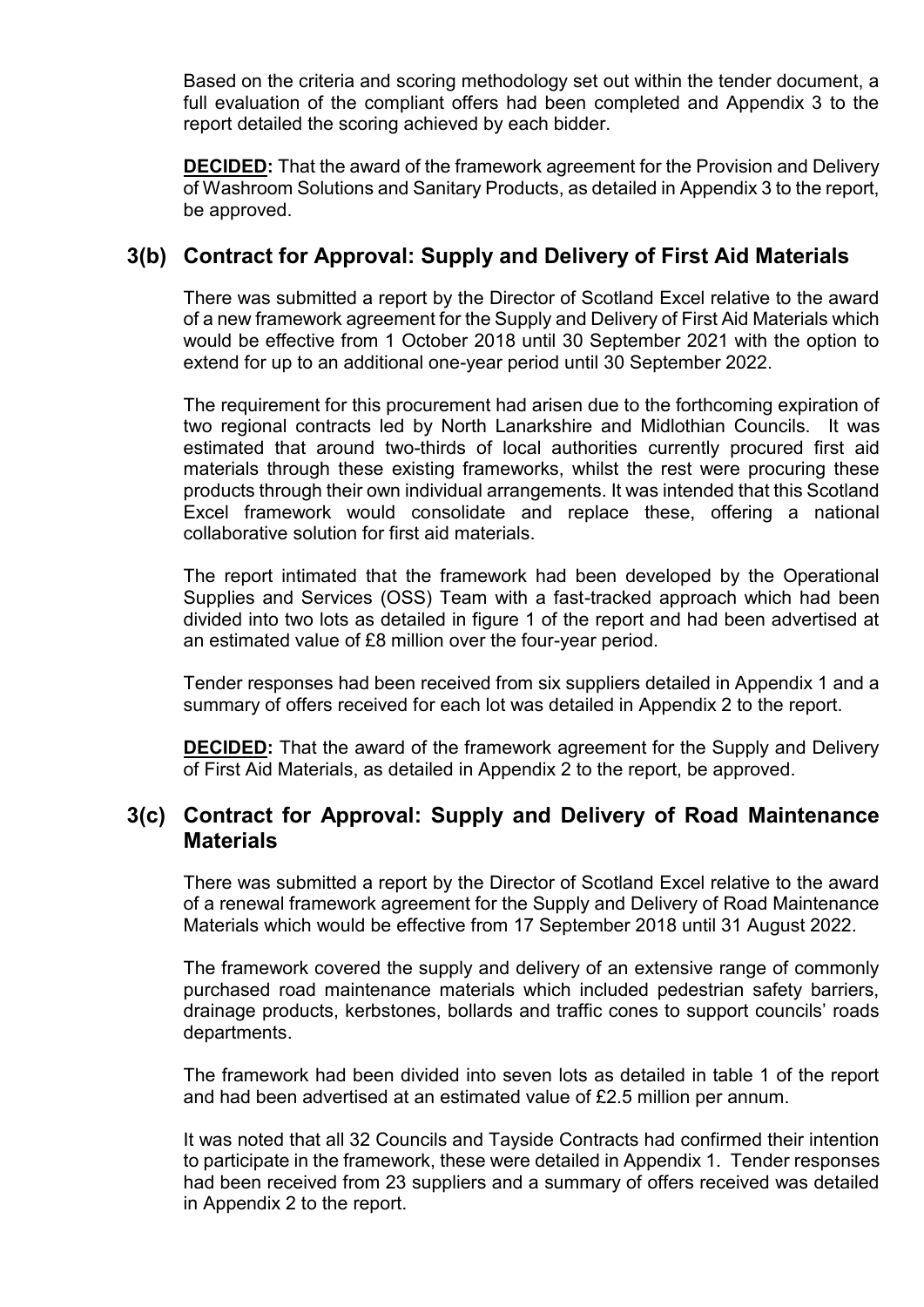Based on the criteria and scoring methodology set out within the tender document, a full evaluation of the compliant offers had been completed and Appendix 3 to the report detailed the scoring achieved by each of the 19 successful bidders.

**DECIDED:** That the award of the framework agreement for the Supply and Delivery of Road Maintenance Materials, as detailed in Appendix 3 to the report, be approved.

### **3(d) Contract for Approval: Supply and Delivery of Street Lighting Materials**

There was submitted a report by the Director of Scotland Excel relative to the award of a renewal framework agreement for the Supply and Delivery of Street Lighting Materials from 1 August 2018 until 31 July 2021 with an option to extend for a further 12-month period until 31 July 2022 (effective date 1 October 2018).

The framework covered a range of products from traditional street lighting materials such as steel and aluminium lighting columns to the latest generation high technology Light Emitting Diode (LED) Lanterns.

The renewal framework would assist councils in the maintenance of their street lighting infrastructure and delivery of the LED street lighting replacement programmes which supported the Scottish Government's climate change targets and the transition to a low carbon economy.

The framework had been divided into eight lots as detailed in table 1 of the report and had been advertised at an estimated value of £35 million per annum.

It was noted that all 32 Councils had confirmed their intention to participate in the framework, these were detailed in Appendix 1. Tender responses had been received from 31 suppliers and a summary of offers received was detailed in Appendix 2 to the report.

Based on the criteria and scoring methodology set out within the tender document, a full evaluation of the compliant offers had been completed and Appendix 3 to the report detailed the scoring achieved by each of the 25 successful bidders.

**DECIDED:** That the award of the renewal framework agreement for the Supply and Delivery of Street Lighting Materials, as detailed in Appendix 3 to the report, be approved.

#### **3(e) Contract for Approval: Treatment and Disposal of Recyclable and Residual Waste**

There was submitted a report by the Director of Scotland Excel which informed the Executive Sub Committee that the Scotland Excel Environment Category Team (within Transport, Roads and Environment) intended to introduce a Dynamic Purchasing System (DPS) for the Treatment and Disposal of Recyclable and Residual Waste. This DPS would replace the recently expired Recyclable and Residual Waste Framework (14/13).

This would involve following a route to market that was new to Scotland Excel and was intended to secure the provision of assorted services for the treatment and disposal of various waste related materials collected by councils. This route to market had been chosen for a number of reasons that were outlined within the report. The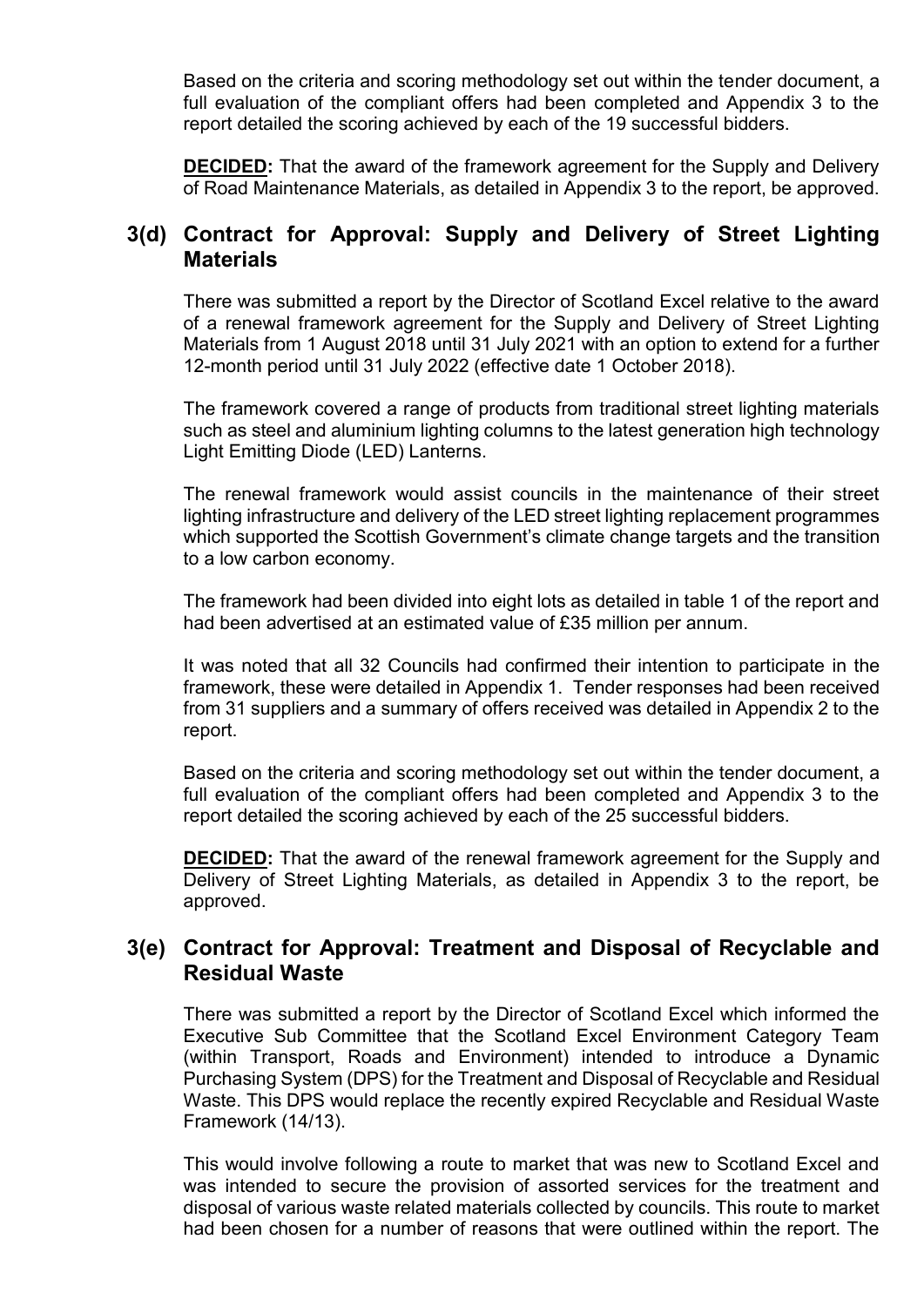definition of a DPS and key differences to a framework agreement were detailed together with the desired outcomes that the team and the User Intelligence Group (UIG) hoped to achieve with its creation. An explanation was provided on how DPS aligned with guidance/legal tests in terms of it's validity as an option and how it would operate and the next steps going forward. were also detailed.

The DPS would seek legally compliant service providers, capable of delivering the treatment of material(s), whilst allowing for a small level of tailoring for operational requirements at an individual council level.

Councils required a simple method to contract award for treatment (and disposal) services from appropriately qualified contractors, assured of regulatory compliance and ideally, with as much choice as possible in terms of capacity to contract. It was considered that a DPS was more likely to satisfy this need than the traditional framework model. A matrix of desired outcomes and the likelihood of these being achieved each under the framework model versus the DPS was detailed in Appendix 1.

The Scottish Governments Procurement Journey provided guidance which detailed when a DPS could be an appropriate route to market. Whilst much of the guidance was subject to interpretation, based upon knowledge of the market area, Scotland Excel believed that the needs related to this service area met the majority of the defined criteria. The key criteria presented by the guidance and a summary of Scotland Excel's interpretation of how it aligned was listed in Appendix 2.

Scotland Excel would provide template terms and conditions and a template evaluation methodology that councils could opt to use or tailor to their own operational needs. Awarding contracts under the DPS would ensure councils achieved bespoke pricing based upon their own material content and quality as well as individual operational requirements.

The introduction of a Dynamic Purchasing System was a first for Scotland Excel as an organisation and provided an alternative to a framework model that in relation to this particular service area, offered a number of key benefits that would help councils meet their operational service needs within a landscape of policy change and market uncertainty. As Scotland's leading procurement organisation for local authorities, it was considered that this particular contract area provided an opportunity to be at the forefront in terms of introducing a procurement tool that could offer benefits across the organisation's contract portfolio as a whole, whilst securing a service delivery option for councils that would be relatively easy to use and would cover needs at a national level.

#### **DECIDED:**

(a) That the use of the Dynamic Purchasing System procurement tool for the Treatment and Disposal of Recyclable and Residual Waste be approved; and

(b) That it be noted that a report would be submitted to a future meeting of the Executive Sub-committee on progress with the tender to set up the Dynamic Purchasing System.